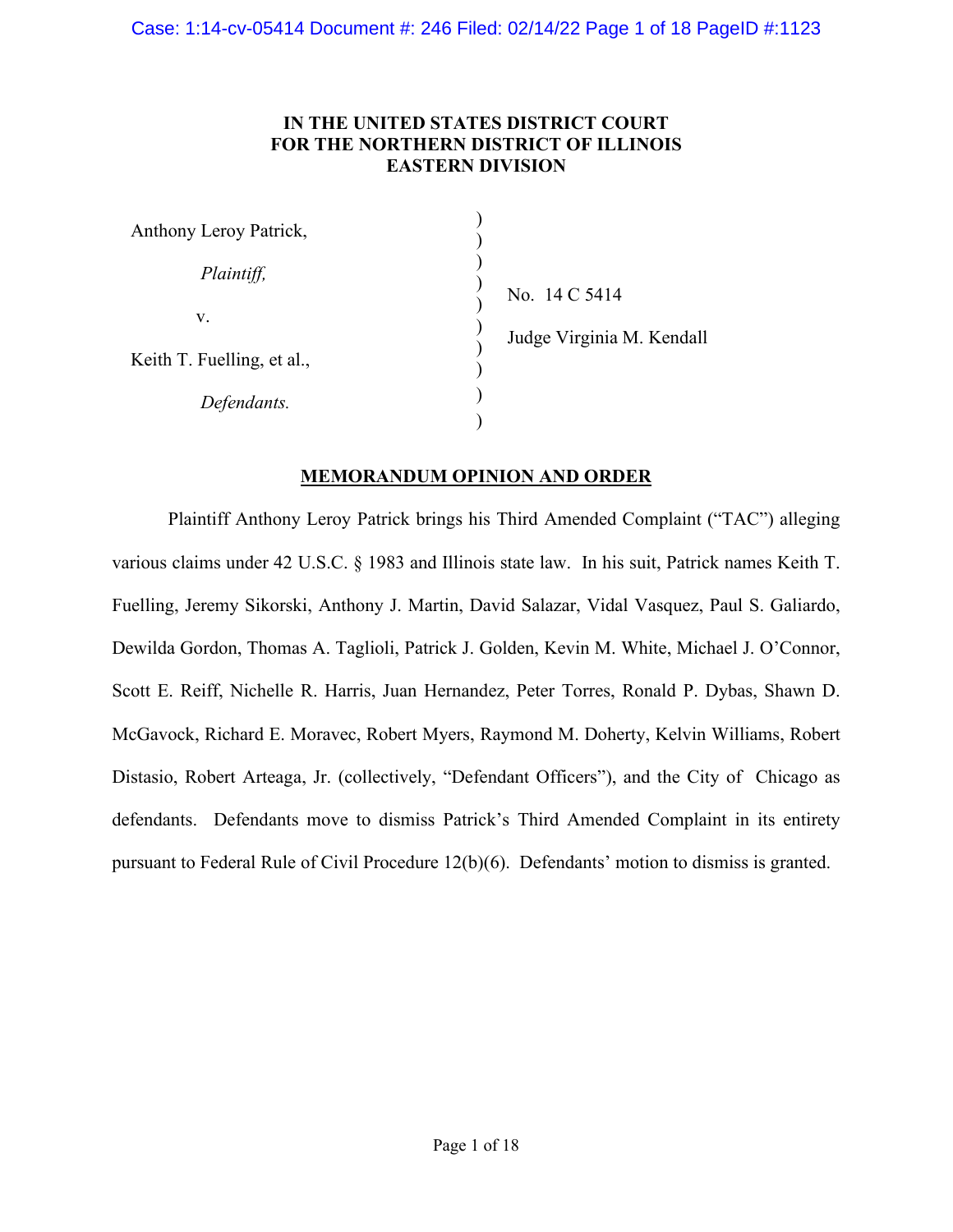### **BACKGROUND**

The following factual allegations are taken from Patrick's Third Amended Complaint (Dkt. 120) and are presumed true for the purposes of this motion. *W. Bend Mut. Ins. Co. v. Schumacher*, 844 F.3d 670, 675 (7th Cir. 2016).

On June 15, 2013, certain Defendant Officers appeared at 7359 S. Maplewood, Patrick's residence owned by Patrick's mother. Patrick was inside and heard banging at the front door and saw three police officers on the porch and other officers creating a circumference around the front of the house. (TAC ¶¶ 12-13). When he opened the front door, officers shoved Patrick to the ground inside the entryway to the house and handcuffed him. Officer Sikorski yelled at Patrick that he would tear apart the home if Patrick did not tell them where the gun was. Patrick told them there was a gun in a safe in the basement. (TAC  $\P$  15-17). Patrick opened the safe at Officer Sikorski's instruction and Officer Sikorski subsequently took items, including guns and ammunition, from the safe. (TAC ¶¶ 18-20). The officers did not have a search or arrest warrant. After the search, Officer Vasquez lied to Plaintiff's mother and told her she had to sign a paper so that seized property could be returned to her. (TAC ¶¶ 21-25).

### Procedural History

Patrick filed a civil action on July 15, 2014, naming the Chicago Police Department, David Salazar, David Montes, and the City of Chicago as defendants. (Dkt. 1 at 2). Patrick alleged in the Complaint defendants violated his constitutional rights by entering his home and arresting him without probable cause, a warrant, or exigent circumstances and failing to afford him a preliminary hearing within 48 hours of his arrest. (*Id*. at 20–21). This Court dismissed Patrick's initial Complaint without prejudice for failure to include the date of his arrest. (Dkt. 6 at 2).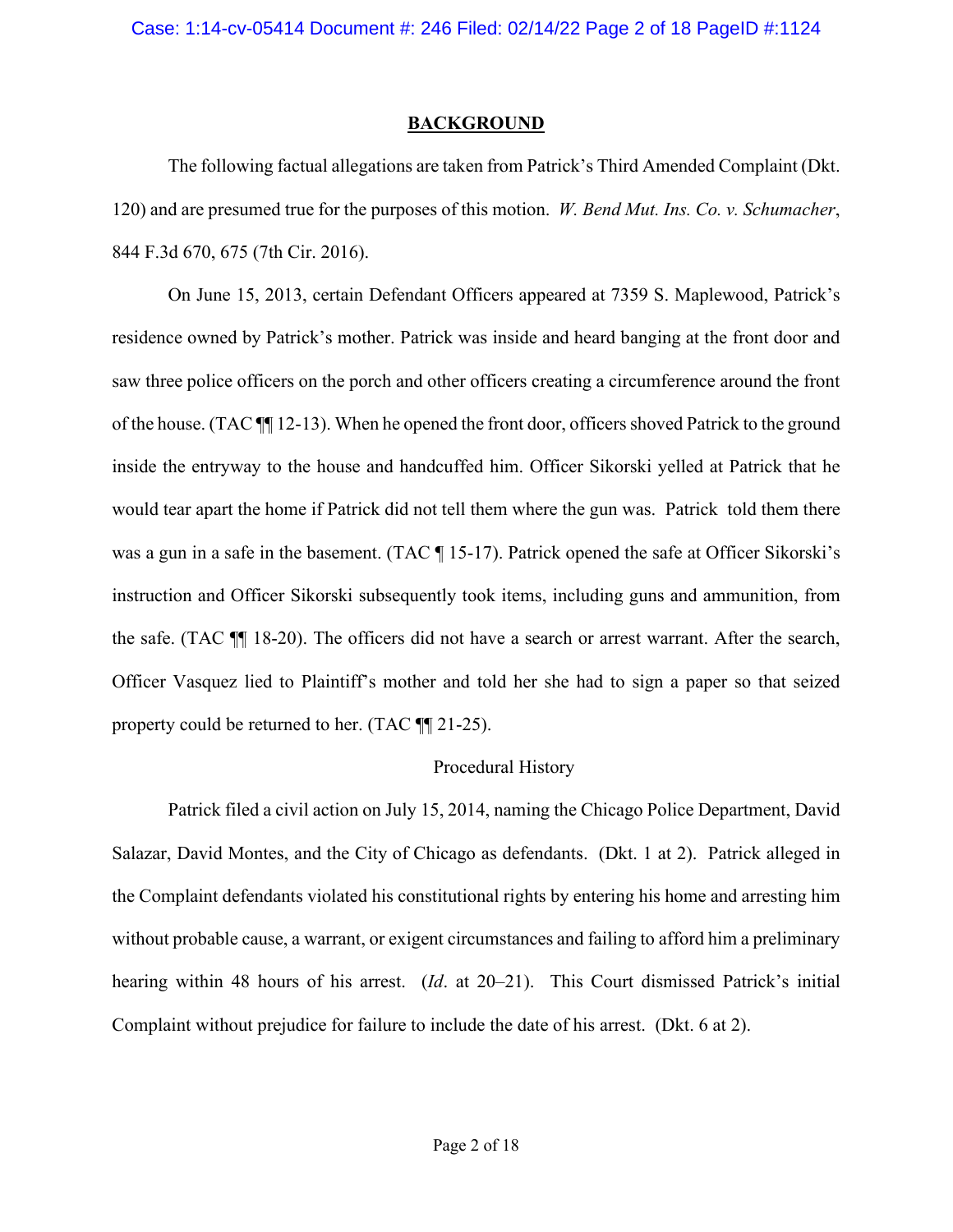#### Case: 1:14-cv-05414 Document #: 246 Filed: 02/14/22 Page 3 of 18 PageID #:1125

Patrick filed a First Amended Complaint on October 16, 2014, which named Fuelling, Sikorski, Vasquez, Martin, Gordon, and Galiardo as defendants and omitted Salazar. (Dkt. 15). In the First Amended Complaint, Patrick alleged defendants violated his constitutional rights by entering his home and arresting him without a warrant, probable cause, or exigent circumstances. (*Id*. at 23–27). On March 5, 2015, this Court stayed Patrick's case pending the resolution of his underlying criminal case in *People v. Patrick*, No. 13 CR 12650-01 in the Circuit Court of Cook County, Illinois. (Dkt. 37). The case was reinstated on January 7, 2019, upon Patrick's guilty plea and release from custody. (Dkt. 92). Patrick filed the Second Amended Complaint on March 6, 2020. (Dkt. 120). The Court dismissed the Second Amended Complaint on March 5, 2021 (Dkt. 184). The Court permitted Patrick to file a Third Amended Complaint that comported with its Opinion if he was able to do so.

Prior to filing the present case before the Court, Patrick also challenged his arrest in another case pending before Judge Andrea Wood in November 2013*. Patrick v. Cook County Department of Corrections, et. al., 13-cv-8352*. In that case, Plaintiff claimed he was detained without probable cause by Cook County for charges arising out of his June 15, 2013 arrest. Plaintiff claimed he was held "under false pretenses . . . on the charge of attempt[ed] murder, when the evidence shows a clear case of self-defense." *See Patrick*, 13-cv-8352, ECF No. 5 at p. 1. On initial review, Judge Wood found Plaintiff's case could not proceed, noting Plaintiff pled himself out of court by admitting to discharging a firearm at another individual, stating this fact alone was sufficient for probable cause for Plaintiff's arrest. *See id.*, pp. 3-5. Judge Wood further held that his malicious prosecution claim failed for the same reason. This finding estops Plaintiff from arguing the absence of probable cause as this Court ruled in its previous order when dismissing Count I with prejudice. ECF No. 184, at pp. 7-9.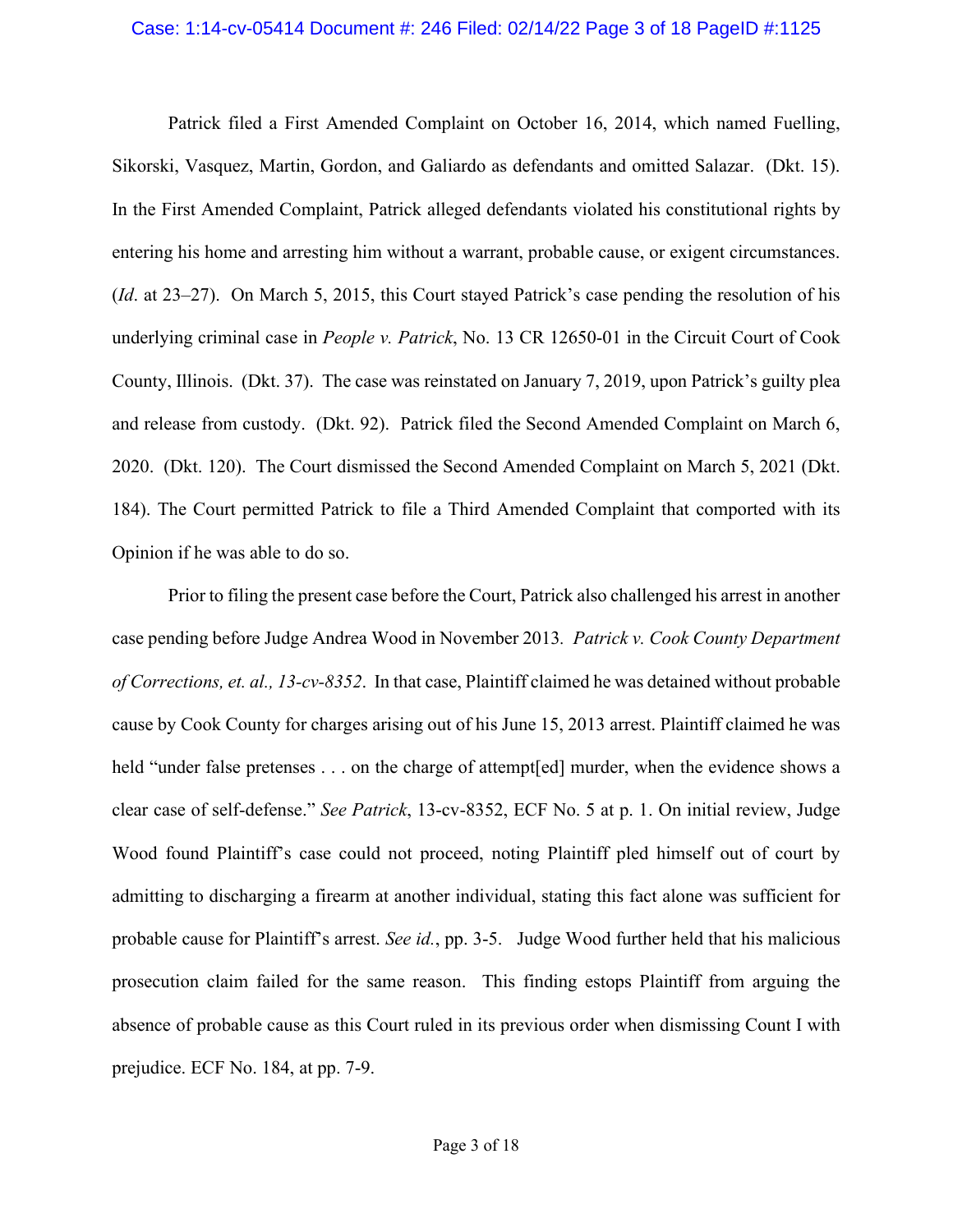Patrick filed the operative TAC on May 17, 2021, alleging 11 counts pursuant to § 1983 and Illinois state law against the same defendants named in the Second Amended Complaint. Defendants moved to dismiss.

# **LEGAL STANDARD**

To survive a motion to dismiss under Rule 12(b)(6), the complaint "must contain sufficient factual matter, accepted as true, to state a claim to relief that is plausible on its face." *Ashcroft v. Iqbal*, 556 U.S. 662, 678 (2009) (internal quotation marks omitted). A claim is facially plausible "when the plaintiff pleads factual content that allows the court to draw the reasonable inference that the defendant is liable for the misconduct alleged." *Id*. The Court accepts the complaint's factual allegations as true and draws all permissible inferences in Plaintiff's favor. *Schumacher*, 844 F.3d at 675 (quoting *Iqbal*, 556 U.S. at 678). The Court is "not bound to accept as true a legal conclusion couched as a factual allegation." *Olson v. Champaign Cty.*, 784 F.3d 1093, 1099 (7th Cir. 2015) (quoting *Bell Atl. Corp. v. Twombly*, 550 U.S. 544, 555 (2007)). Essentially, the plaintiff must "give enough details about the subject-matter of the case to present a story that holds together." *Vanzant v. Hill's Pet Nutrition, Inc.*, 934 F.3d 730, 736 (7th Cir. 2019) (quoting *Swanson v. Citibank, N.A.*, 614 F.3d 400, 404 (7th Cir. 2010)). Evaluating whether a plaintiff's claim is sufficiently plausible to survive a motion to dismiss is "a context-specific task that requires the reviewing court to draw on its judicial experience and common sense." *Schumacher*, 844 F.3d 676 (quoting *McCauley v. City of Chicago*, 671 F.3d 611, 616 (7th Cir. 2011); *Iqbal*, 556 U.S. at 678)).

# **DISCUSSION**

As an initial matter, Patrick was given leave to file a Third Amended Complaint if it could comport with the Court's ruling dismissing his Second Amended Complaint. Patrick's filing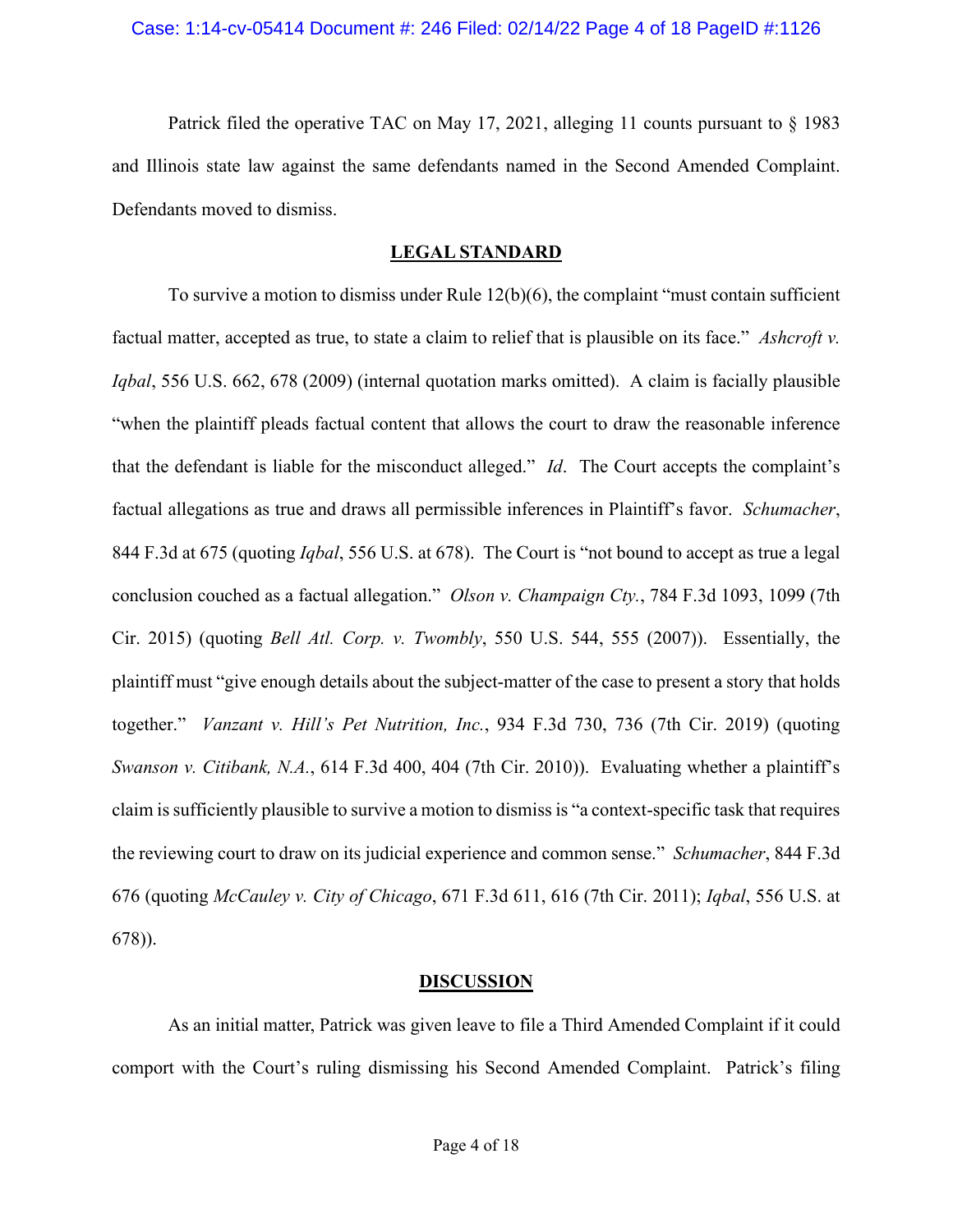### Case: 1:14-cv-05414 Document #: 246 Filed: 02/14/22 Page 5 of 18 PageID #:1127

however fails to cure any defects from his SAC. This Court dismissed Counts III- XI without prejudice because pursuant to *Heck*, such claims would not accrue until Plaintiff's conviction was set aside. ECF No. 184, fn. 2. Therefore, the only way Plaintiff could cure any defect in his SAC, would be to show that his conviction was reversed on direct appeal, expunged by executive order, declared invalid by a state tribunal authorized to make such a determination, or called into question by a federal court's issuance of a writ of habeas corpus. *Heck v. Humphrey*, 512 U.S. 477, 486- 487 (1994). None of these allegations have been made and his newest complaint mirrors the allegations in his previous two complaints and in the complaint dismissed by Judge Wood.

### **I. Count I: Section 1983 Unlawful Search and Seizure**

This Court's March 5, 2021, order dismissing Patrick's Second Amended Complaint was clear: "By filing multiple lawsuits arising out of his June 15, 2013 arrest involving identical legal issues, Patrick risked judgement in one precluding the other." Patrick's claim for an unlawful search and seizure was thus dismissed with prejudice. *See* Dkt. 194 at 8-9 ("Patrick's § 1983 claim as to unlawful search and seizure is precluded by federal common law. Count I is collaterally estopped and dismissed with prejudice.") The TAC, however, includes a claim for unlawful search and seizure in very similar language (challenging the same underlying events) to the claim in the Second Amended Complaint. In support, the TAC includes a single footnote:

In Memorandum Opinion and Order entered by the Court on March 5, 2021 (Dkt. 184), Count I of Plaintiff's Second Amended Complaint ("SAC") titled "Unlawful Search and Seizure" was dismissed with prejudice, the Court ruling that Count I as alleged in the SAC is collaterally estopped by a ruling made by Judge Andrea Wood in Case No. 13- cv-08552 ("Wood Ruling"). In the Wood Ruling, a complaint construed by the Court as a claim for "false arrest" was dismissed during review of an application to proceed in forma pauperis, pursuant to 28 U.S.C. § 1915(e)(2)(B). Count I as alleged here in this Third Amended Complaint ("TAC') is not a re-pleading of a "false arrest" claim, but one for unlawful warrantless search of Plaintiff's home and seizure of personal property. Plaintiff expressly preserves and does not waive any error in the dismissal of Count I of the SAC, and notes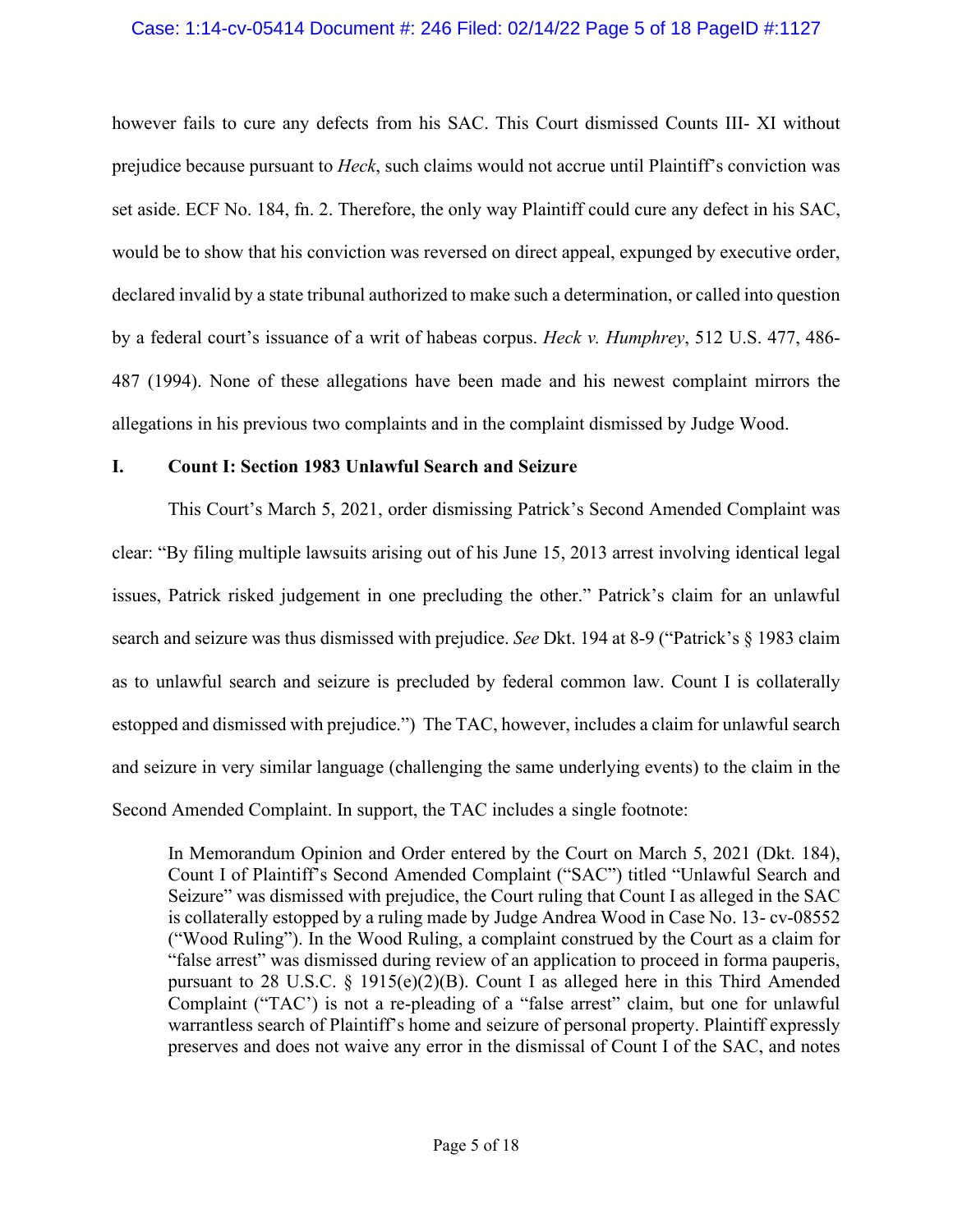that consideration was not given in the Wood Ruling or in the dismissal of Count I of the SAC to a warrantless arrest that took place inside of the arrestee's home.

(Dkt. 200, TAC at 3, n.1). A comparison of Count I in the Second Amended Complaint and Count I in the TAC reveal that it is the same Count, with only small differences in the presentation of the underlying facts. Both counts address Plaintiff's allegations that the search and seizure conducted on June 15, 2013, was unlawful. *Compare* Dkt. 120 ¶¶ 1-59 *with* Dkt. 200 ¶¶ 9-30. When a claim is dismissed with prejudice, a plaintiff is foreclosed from filing a suit again on the same claim. Yet that is exactly what Patrick has done here by repleading his claim for unlawful search and seizure. Count I was dismissed with prejudice in the Court's prior order (Dkt. 184) and cannot be repleaded in the TAC – even with a footnote recasting the claim and expressing disagreement with the Court's prior order. There are mechanisms for litigants in the Federal Rules of Civil Procedure for reconsideration of a prior ruling, but open disregard of the Court's order and repleading of a claim dismissed with prejudice is not one of those procedures.<sup>[1](#page-5-0)</sup> Count I is dismissed with prejudice.

# **II. Count II: Section 1983 Unlawful Pretrial Detention**

Plaintiff's Section 1983 claim for unlawful pretrial detention, pled for the first time in the TAC, makes two allegations: first, that he was not afforded a timely judicial determination of probable cause, as the defendants "deprived Plaintiff of his constitutional right to a prompt and fair judicial determination of probable cause." (TAC at ¶¶ 33-34) and second, that Plaintiff was "detained for over five years trying to expedite a trial." (TAC at ¶¶ 43-45). Both of these issues, Plaintiff argues, caused his unlawful detention.

As the Court explained in its prior opinion, the *Heck* doctrine ensures against civil collateral

<span id="page-5-0"></span><sup>1</sup> Plaintiff's only substantive argument is that collateral estoppel based on Judge Wood's prior ruling should not preclude Count I of the TAC. The Court will not entertain what is essentially a motion to reconsider shoehorned into Plaintiff's brief on a motion to dismiss.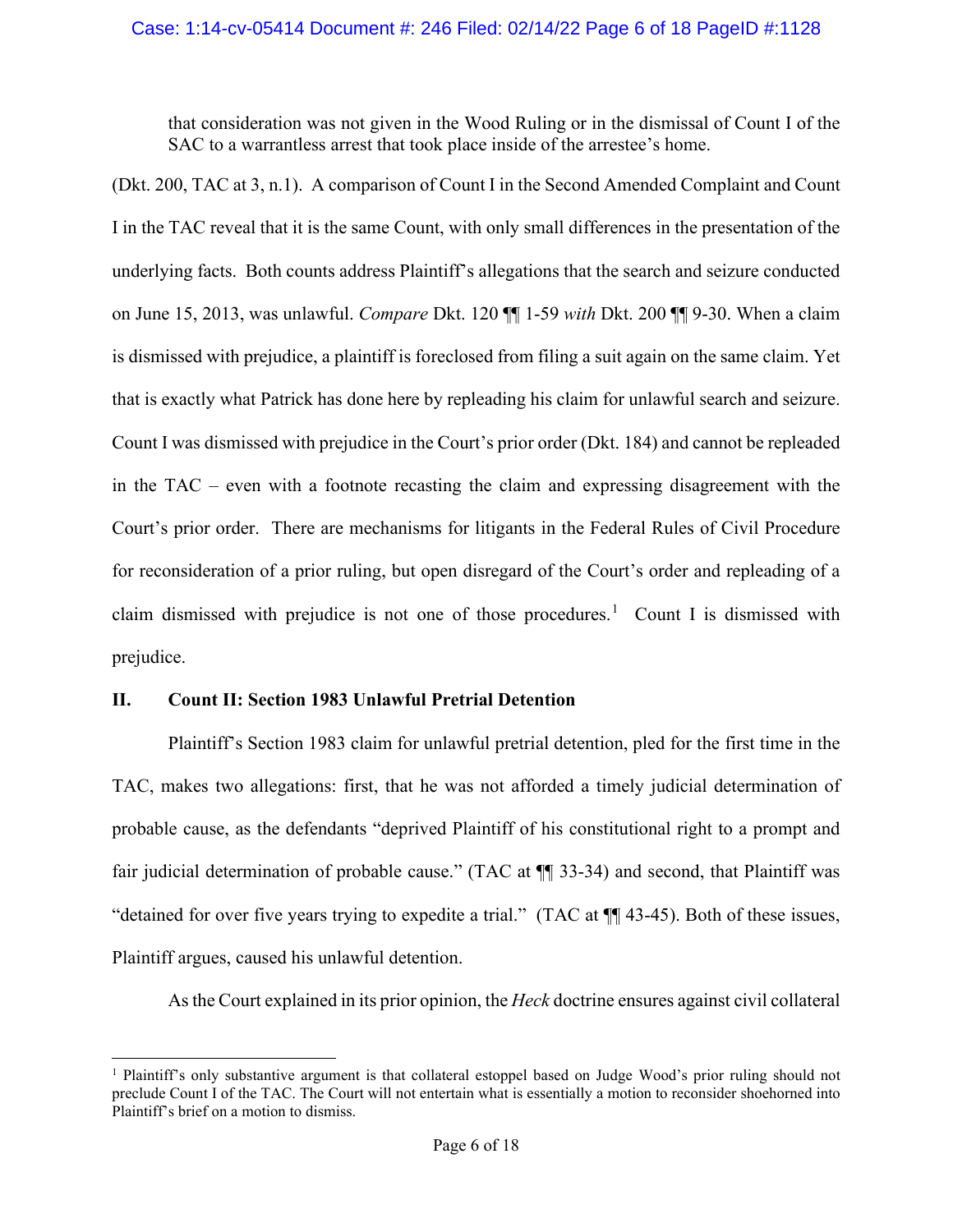#### Case: 1:14-cv-05414 Document #: 246 Filed: 02/14/22 Page 7 of 18 PageID #:1129

attacks against outstanding criminal judgments. Dkt. 184 at 13, citing *Heck v. Humphrey*, 512 U.S. 477 (1994). Patrick cannot bring §1983 claims which "necessarily imply the invalidity of [the] conviction or sentence" until he can "prove that the conviction or sentence has been reversed on direct appeal, expunged by executive order, declared invalid by a state tribunal authorized to make such determination, or called into question by a federal court's issuance of a writ of habeas corpus." *Id.* at 486–87. Even if Patrick disclaimed any intention of challenging his criminal conviction, *Heck* precludes any § 1983 claim "based on allegations that, if true, would be inconsistent with a valid conviction." *Mack v. City of Chicago*, 723 Fed. Appx. 374, 376 (7th Cir. 2018) (quoting *Okoro v. Callaghan*, 324 F.3d 488, 490 (7th Cir. 2003)).

Despite his arguments to the contrary, this new claim still clearly implicates Plaintiff's guilty plea and conviction so as to be precluded by *Heck*. In his underlying criminal case, Plaintiff pled guilty to one count of aggravated battery with a firearm. *See* TAC ¶48, Resp at 2; *see also*  Dkt. 88 at 1, Dkt. 120 ¶51, Dkt. 213, Ex. 2 (*People v. Anthony Patrick*, 13-CR-1265001, Certified Statement of Conviction/Disposition). He was sentenced by a state court.<sup>[2](#page-6-0)</sup> Plaintiff does not dispute these facts: he writes in his response that he "pled guilty to one count for discharging a weapon …with the sentence being five years to cover the time he had already served awaiting trial." Resp. at 2. Challenging the detention that was ultimately credited to his sentence for the gun charge turns this claim into exactly the type of collateral attack proscribed by *Heck*. Plaintiff, despite arguing to the contrary, continues to allege both in his complaint and in his response to this Motion that his plea was coerced and that his sentence, *i.e.,* the time served for the charge he pled

<span id="page-6-0"></span><sup>2</sup> Those proceedings are relevant to this matter and are therefore the proper subject of judicial notice. *[Opoka](https://1.next.westlaw.com/Link/Document/FullText?findType=Y&serNum=1996201052&pubNum=0000506&originatingDoc=I69bbed201e7511e79eadef7f77b52ba6&refType=RP&fi=co_pp_sp_506_394&originationContext=document&transitionType=DocumentItem&ppcid=be52722bbf13470385177fedd15d984c&contextData=(sc.DocLink)#co_pp_sp_506_394) v. I.N.S.*, 94 F.3d 392, [394–95](https://1.next.westlaw.com/Link/Document/FullText?findType=Y&serNum=1996201052&pubNum=0000506&originatingDoc=I69bbed201e7511e79eadef7f77b52ba6&refType=RP&fi=co_pp_sp_506_394&originationContext=document&transitionType=DocumentItem&ppcid=be52722bbf13470385177fedd15d984c&contextData=(sc.DocLink)#co_pp_sp_506_394) (7th Cir. 1996); *see also In the Matter of Lisse*, 905 F.3d 495, 496-7 (7th Cir. 2018) (state court orders are public records appropriate for judicial notice). The Court thus can properly consider judicially noticeable facts contained in public court documents without converting the instant motion to one for summary judgment. *See White v. Keeley*, 814 F.3d 883, n.2 (7th Cir. 2016) ("We may take judicial notice of public records, including public court documents, in ruling on a motion to dismiss under Rule 12(b)(6).")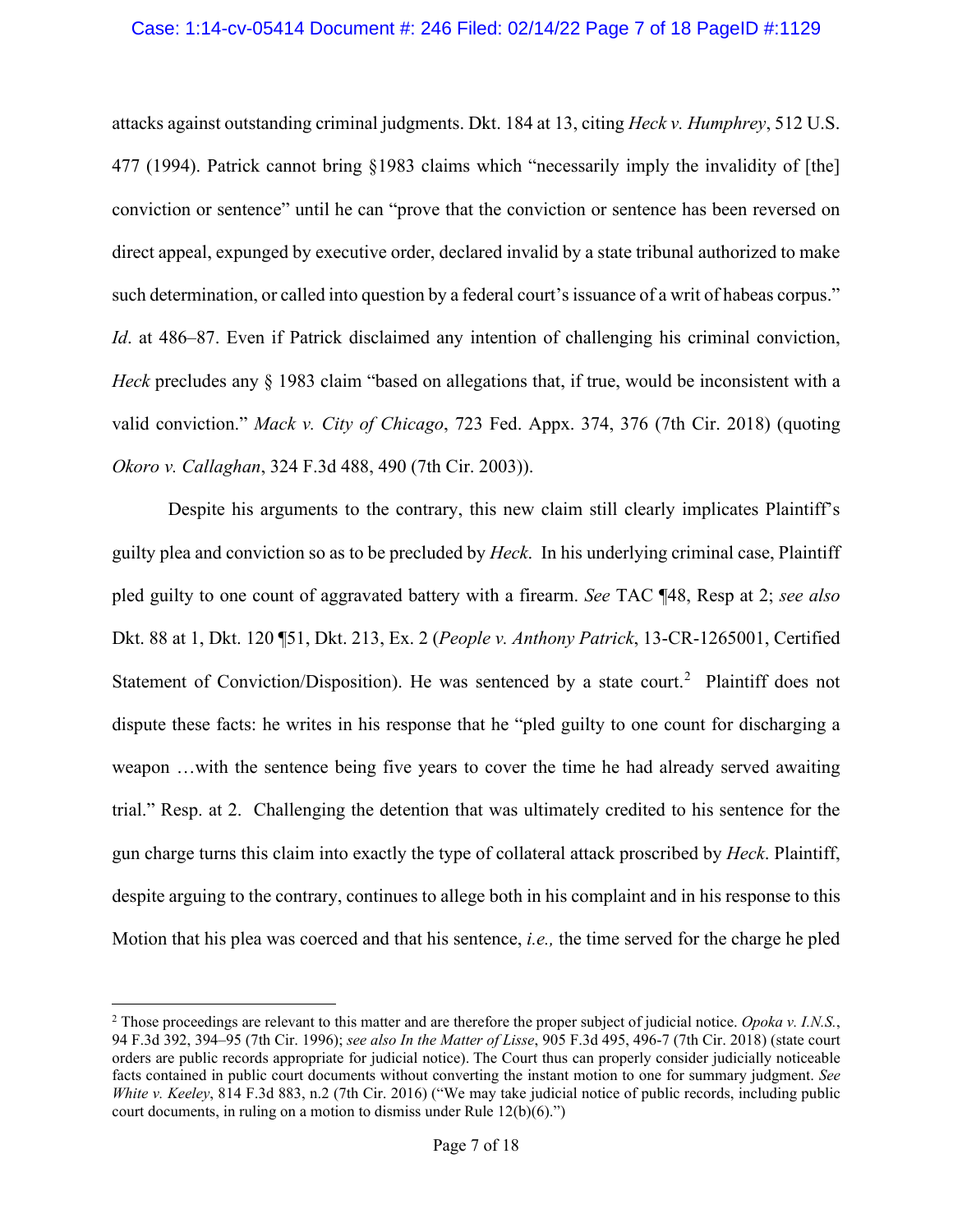guilty to, was unlawful. *See* TAC ¶¶ 43, Resp. at 2 ("He was forced to remain in jail for over five years defending against these unwarranted charges.") His claim for unlawful pretrial detention specifically alleges that he was "detained for over five years trying to expedite a trial." (TAC ¶ 43). Taking the allegations in the Complaint as true, as the Court does at this stage, these allegations "necessarily implicate" the invalidity of his sentence because he cannot simultaneously have been unlawfully detained and have served that time for a valid guilty plea.<sup>[3](#page-7-0)</sup> Count II is barred by *Heck* and dismissed without prejudice. [4](#page-7-1)

### **III. Count III: Section 1983 Due Process**

In dismissing the Second Amended Complaint, the Court previously found that the *Heck* doctrine barred Patrick's due process claim because it "baldly attack[ed] the validity of Patrick's conviction." Dkt. 184 at 15. Patrick now argues that his due process claim is not related to his conviction, as was previously alleged, but only to the other charges that were dismissed *nolle prosequi* at the time he pled guilty to one count of aggravated discharge of a weapon. In particular, he alleges that there was a due process violation related to the taking of personal property (TAC ¶¶26, 28), and misrepresentation of evidence and withholding of exculpatory evidence "as to the most serious attempted murder charges" (TAC ¶49, Resp. at 9) that he claims led to a bail amount that was not commensurate with "the legitimate charges lodged against him." (TAC ¶43).

<span id="page-7-0"></span><sup>&</sup>lt;sup>3</sup> While not challenged by Defendants, Patrick also likely does not have standing to maintain his claim for unlawful pretrial detention because he has no redressable injury. The Seventh Circuit has held that "a section 1983 plaintiff may not receive damages for time spent in custody, if that time was credited to a valid and lawful sentence." *Ewell v. Toney*, 853 F.3d 911, 917 (7th Cir. 2017); *see also [Bridewell](https://1.next.westlaw.com/Link/Document/FullText?findType=Y&serNum=2031563245&pubNum=0000506&originatingDoc=I30f9bb508bac11eab8e5aa4e1d27c216&refType=RP&fi=co_pp_sp_506_675&originationContext=document&transitionType=DocumentItem&ppcid=99776c352604406ca04d656b964ceca1&contextData=(sc.Search)#co_pp_sp_506_675) v. Eberle*, 730 F.3d 672, 675 (7th Cir. 2013) ("Bridewell cannot receive damages for time spent in custody on a valid sentence."); *Ramos v. City of [Chicago](https://1.next.westlaw.com/Link/Document/FullText?findType=Y&serNum=2030597016&pubNum=0000506&originatingDoc=I30f9bb508bac11eab8e5aa4e1d27c216&refType=RP&fi=co_pp_sp_506_1014&originationContext=document&transitionType=DocumentItem&ppcid=99776c352604406ca04d656b964ceca1&contextData=(sc.Search)#co_pp_sp_506_1014)*, 716 F.3d 1013, 1014 (7th Cir. [2013\)](https://1.next.westlaw.com/Link/Document/FullText?findType=Y&serNum=2030597016&pubNum=0000506&originatingDoc=I30f9bb508bac11eab8e5aa4e1d27c216&refType=RP&fi=co_pp_sp_506_1014&originationContext=document&transitionType=DocumentItem&ppcid=99776c352604406ca04d656b964ceca1&contextData=(sc.Search)#co_pp_sp_506_1014) ("[A]ny presumption of damages is surely defeated in a case where all of the time served is ultimately credited toward an unrelated weapons violation.").

<span id="page-7-1"></span><sup>4</sup> "A suit barred by the doctrine of *Heck* is premature and must be dismissed without prejudice, because *Heck* holds that the claim does not accrue until the conviction has been set aside." *Johnson v. Rogers*, 944 F.3d 966, 968 (7th Cir. 2019) (citing *Morgan v. Schott*, 914 F.3d 1115, 1122 (7th Cir. 2019) and *Moore v. Burge*, 771 F.3d 444, 446 (7th Cir. 2014)).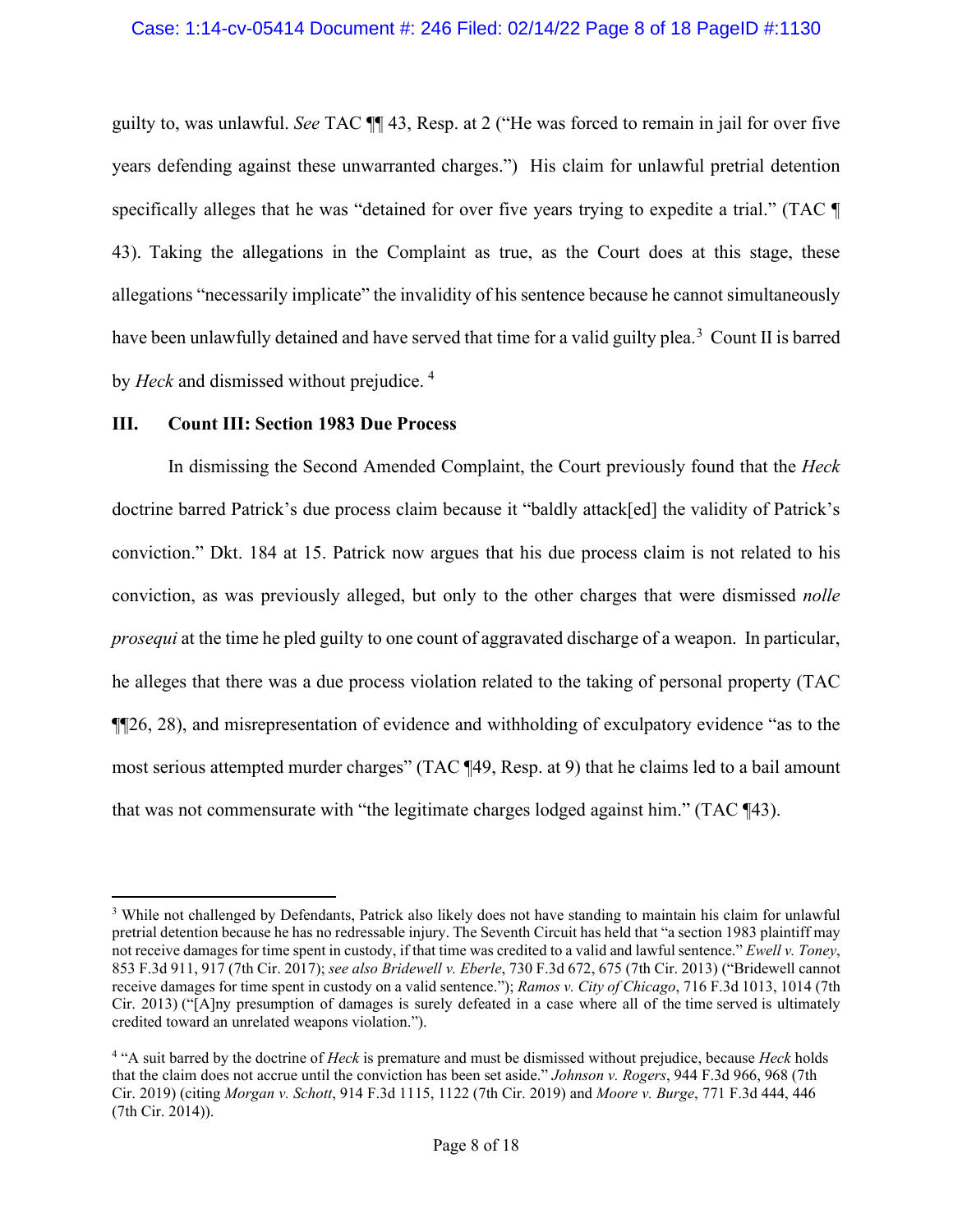#### Case: 1:14-cv-05414 Document #: 246 Filed: 02/14/22 Page 9 of 18 PageID #:1131

Patrick cannot have it both ways. On its face, his due process claim implicates *Heck*. He alleges in the TAC that "[o]n the eve of trial, Plaintiff was presented with a plea deal in which he could plead guilty to one count of aggravated discharge of a weapon and walk away with no more jail time." (TAC ¶ 48). He further alleges that he "felt he had no other choice but to accept a plea deal in which he could guarantee no more jail time." (*Id.* ¶50). Even the specific due process allegations clearly implicate *Heck*, because Plaintiff claims he should not have been held on a high bond. (TAC ¶ 43). By making that claim, Plaintiff is challenging his detention—and consistent with his claim for unlawful pretrial detention, he cannot challenge his detention without implicating his sentence of time served for a valid guilty plea. *See infra*, Discussion Part II.

To the extent Patrick insists that this claim *is not* barred by *Heck*, it still would fail. In fact, in his effort to plead around *Heck*, Patrick's due process allegations fall headfirst into another issue: that he was never convicted on any of the charges he claims are the basis for his alleged due process violations. *See* TAC ¶¶ 47-49, Resp. at 2, 9. The Fourth Amendment, not the Due Process clause, is the source of a right for unlawful pretrial detention. *Lewis v. City of Chicago,* 914 F.3d 472, 479 (7th Cir. 2019).

In *Manuel v. City of Joliet* ("Manuel I"), the Supreme Court held "the Fourth Amendment governs a claim for unlawful pretrial detention even beyond the start of legal process." *Manuel I*, 137 S.Ct. 911, 197 L.Ed.2d 312 (2017). A line was thus drawn: the Fourth Amendment "always has been thought to define the appropriate process for seizures of persons ... in criminal cases, including the detention of suspects pending trial" while "[o]nce a trial has occurred, the Fourth Amendment drops out: [a] person challenging the sufficiency of the evidence to support both a conviction and any ensuing incarceration does so under the Due Process Clause of the Fourteenth Amendment." *Manuel I* at 917, 920 n.8; *Lewis v. City of [Chicago](https://1.next.westlaw.com/Link/Document/FullText?findType=Y&serNum=2047380389&pubNum=0000506&originatingDoc=Id3b468d0ce5511ebb381adeb81954cc5&refType=RP&originationContext=document&transitionType=DocumentItem&ppcid=5837b244500a40c098b98ac2a790648e&contextData=(sc.Search))*, 914 F.3d 472 (7th Cir. 2019);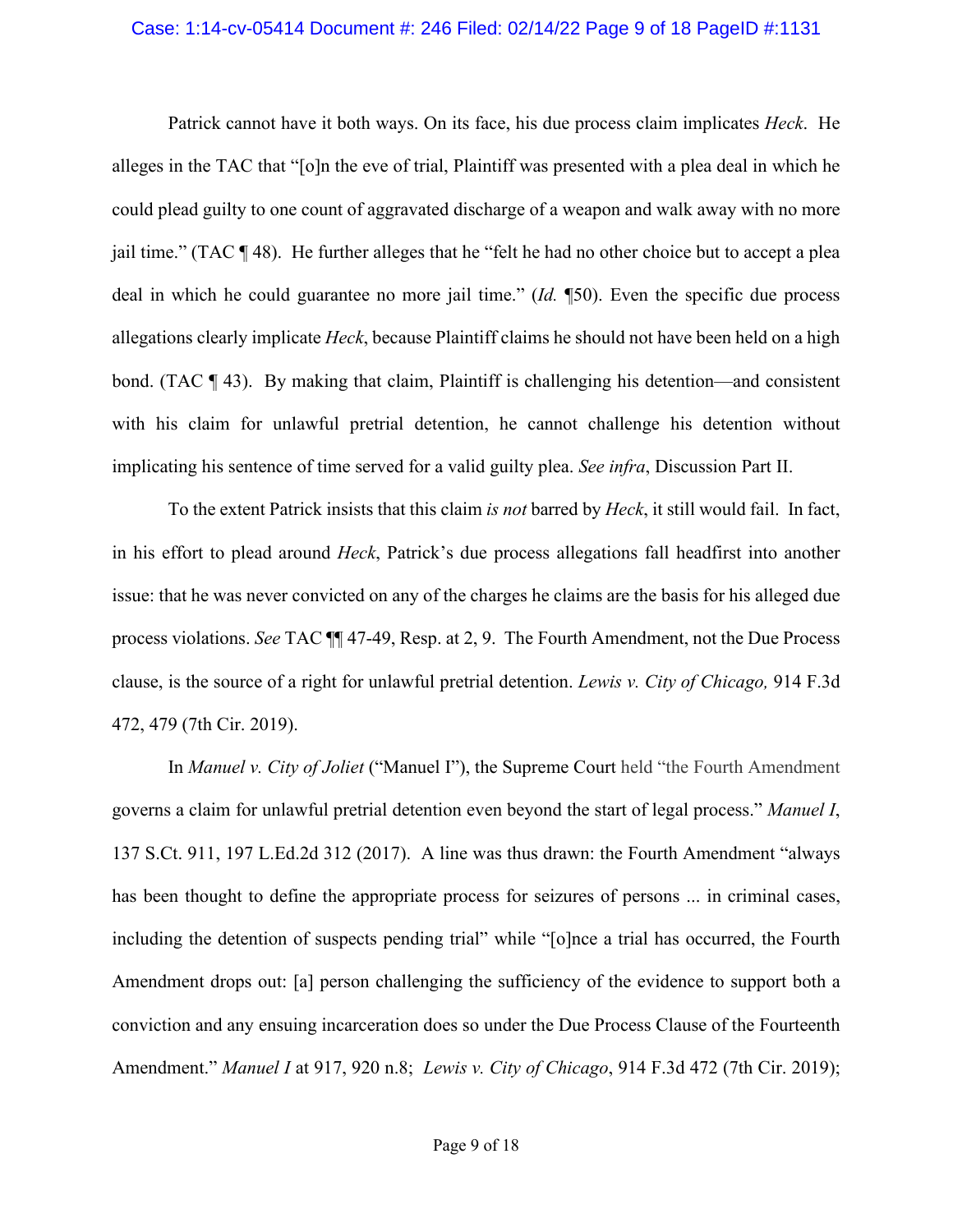#### Case: 1:14-cv-05414 Document #: 246 Filed: 02/14/22 Page 10 of 18 PageID #:1132

*[Camm](https://1.next.westlaw.com/Link/Document/FullText?findType=Y&serNum=2049148496&pubNum=0000506&originatingDoc=Id3b468d0ce5511ebb381adeb81954cc5&refType=RP&fi=co_pp_sp_506_1105&originationContext=document&transitionType=DocumentItem&ppcid=5837b244500a40c098b98ac2a790648e&contextData=(sc.Search)#co_pp_sp_506_1105) v. Faith*, 937 F.3d 1096, 1105 (7th Cir. 2019); *Young v. City of [Chicago](https://1.next.westlaw.com/Link/Document/FullText?findType=Y&serNum=2052920274&pubNum=0000506&originatingDoc=Id3b468d0ce5511ebb381adeb81954cc5&refType=RP&fi=co_pp_sp_506_645&originationContext=document&transitionType=DocumentItem&ppcid=5837b244500a40c098b98ac2a790648e&contextData=(sc.Search)#co_pp_sp_506_645)*, 987 F.3d 641, 645 (7th Cir. [2021\);](https://1.next.westlaw.com/Link/Document/FullText?findType=Y&serNum=2052920274&pubNum=0000506&originatingDoc=Id3b468d0ce5511ebb381adeb81954cc5&refType=RP&fi=co_pp_sp_506_645&originationContext=document&transitionType=DocumentItem&ppcid=5837b244500a40c098b98ac2a790648e&contextData=(sc.Search)#co_pp_sp_506_645) *Kuri v. City of Chicago*, 990 F.3d 573, 575 ("*Manuel* held the Fourth Amendment supplies the basis for a claim until the suspect is either convicted or acquitted.")

Allegations of fabrication, misrepresentation, or withholding of evidence pre-trial, even taken as true, do not violate due process in this case because Patrick was never convicted on thee counts he claims were bolstered and/or otherwise improperly charged. He alleges, and the record supports, that those counts were dismissed *nolle prosequi.* In short, there was no conviction. While a due process violation can exist if a police offer manufactures false evidence (as alleged by Plaintiff here), this is only true *if* that evidence is later used to deprive the defendant of his liberty in some way. *Whitlock v. Brueggemann*, 682 F.3d 567 (7th Cir. 2012)(needs a parenthetical). Even assuming that Plaintiff is not challenging his guilty plea and sentence of time served (as he must, to weave around a claim barred by *Heck*), there can be no due process violation because there was no other deprivation of liberty that sounds in the Fourteenth Amendment. *See Garcia v. City of Chicago, Ill.*, 24 F.3d 966 (finding criminal defendant's "right to due process of law was satisfied" where prosecutors decided to move for *nolle prosequi* pre-trial).

Count III is barred by the *Heck* doctrine and dismissed without prejudice.

#### **IV. Counts IV–VI and** *Monell* **Claim**

Much like Patrick's Second Amended Complaint, the TAC repleads certain derivative claims that do not form an independent basis for liability under § 1983. *See* Dkt. 184 at 16; *see also Smith v. Gomez*, 550 F.3d 613, 617–18 (7th Cir. 2008) ("We note at the outset that conspiracy is not an independent basis of liability in § 1983 actions."); *Rosado v. Gonzalez*, 832 F.3d 714, 718 (7th Cir. 2016) ("In order for there to be a failure to intervene, it logically follows that there must exist an underlying constitutional violation[.]") (quoting *Harper v. Albert*, 400 F.3d 1052, 1064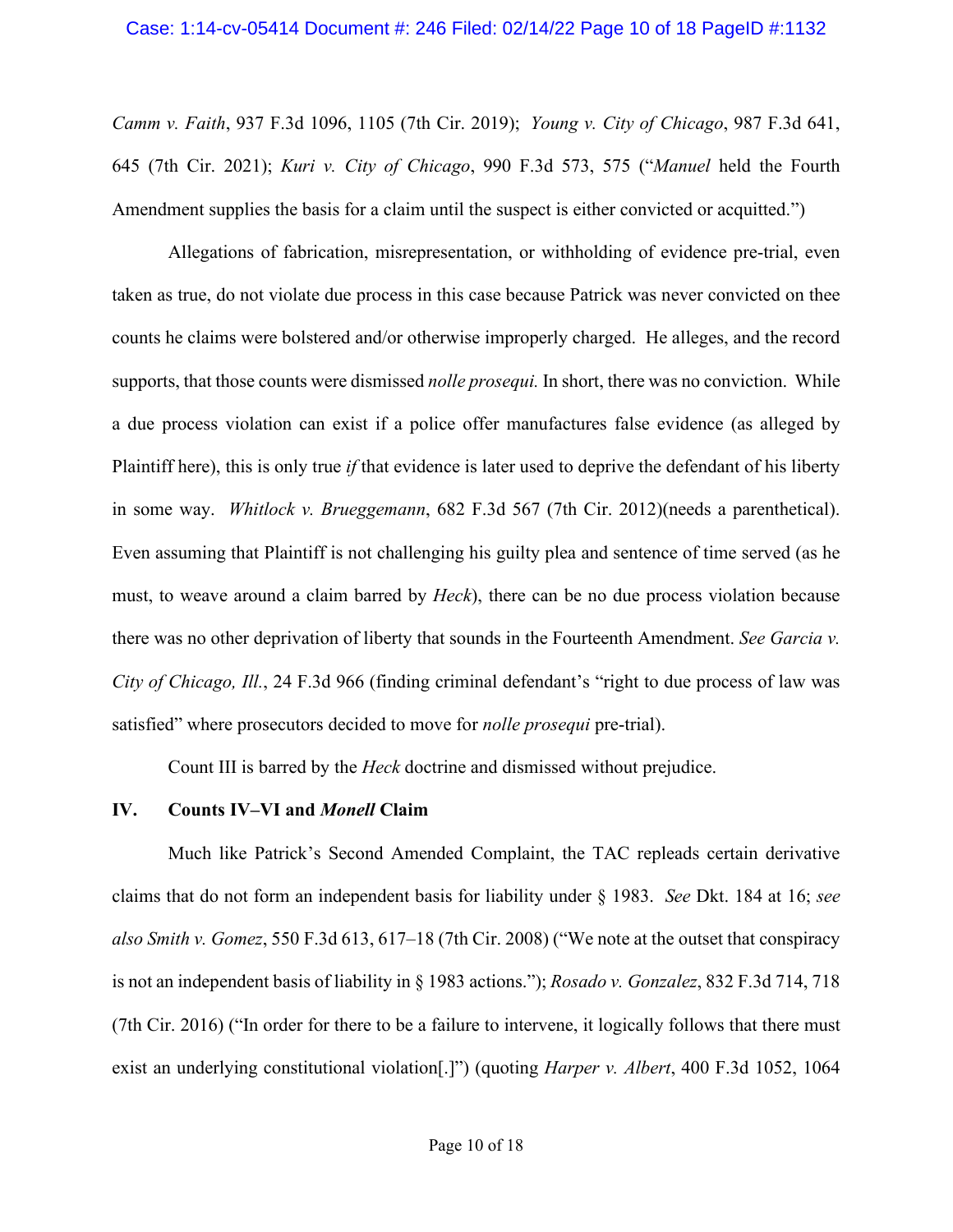(7th Cir. 2005)); *Word v. City of Chicago*, 946 F.3d 391, 395 (7th Cir. 2020) ("It is well established that there can be no municipal liability based on an official policy under *Monell* if the policy did not result in a violation of [a plaintiff's] constitutional rights.") (quoting *King v. East St. Louis School Dist*. 189, 496 F.3d 812, 817 (7th Cir. 2007)); *Higgins v. Correctional Medical Services of Illinois, Inc.*, 178 F.3d 508, 513–14 (7th Cir. 1999) (supervisor liability); see, e.g., *Edwards v. Joliff-Blake*, No. 13 C 4558, 2017 WL 1134473, at \*10 (N.D. Ill. Mar. 27, 2017) (supervisor liability).

The parties do not dispute that Counts IV (conspiracy), V (supervisor liability), and VI (failure to intervene) are derivative claims that rise and fall with the underlying allegations of constitutional violations of Counts I-III. *See* Motion to Dismiss at 24, Resp. at 21-22. As discussed above, Patrick's constitutional claims in Counts I-III are dismissed, and thus his derivative claims in Counts IV, V, and VI also fail.

The *Monell* claims in these counts are dismissed for the additional reason that they do not meet the liberal pleading standard set out in *Iqbal*. *See McCauley v. City of Chicago*, 671 F.3d 611, 618 (7th Cir. 2011). The allegations Patrick points to in support of a *Monell* claim are largely legal conclusions not entitled to the presumption of truth that "contribute nothing to the plausibility analysis under *Twombly/Iqbal*." *McCauley*, 671 F.3d at 618. In order to state a plausible *Monell* claim, the factual allegations in the TAC must allow the Court to draw a reasonable inference that the City established a policy or practice of allowing officers to conduct the type of misconduct that Plaintiff alleges was conducted in his case. To do so, a plaintiff must plead more than isolated incidents of allegedly unconstitutional conduct. A plaintiff need not provide examples of "every other or even one other individual" who suffered as a result of the unwritten practice, *see White v. City of Chicago*, 829 F.3d 837, 843–44 (7th Cir. 2016), he must "plausibly allege that such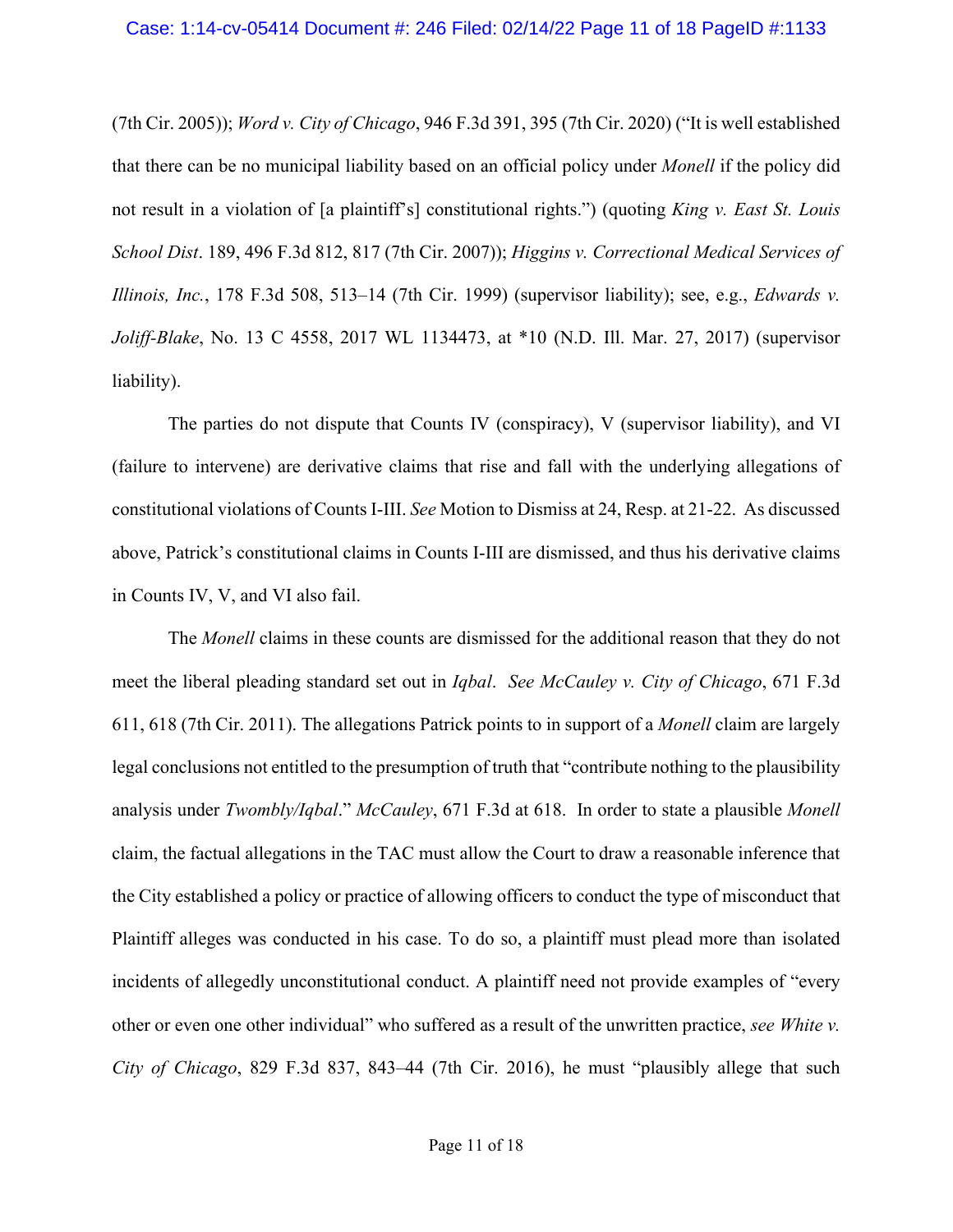examples exist." *Gill v. City of Milwaukee*, 850 F.3d 335, 344 (7th Cir. 2017). The TAC is devoid of factual allegations that would allow this Court to draw a reasonable inference that the City had a widespread unwritten policy or custom. For instance, other than his factual allegations of his own experience, Patrick merely alleges that the misconduct was undertaken "pursuant to the City's policy and practice" but only conclusory alleges that those "de facto" policies existed. *See, e.g.,* TAC ¶¶ 60-62. His *Monell* claim that there was a failure to train is also inadequately pled. Failure to train or control cases require a plaintiff to plead facts to plausibly suggest a "direct causal link" between a purported policy and the alleged constitutional deprivation. See *Arlotta v. Bradley Ctr.,* 349 F.3d 517, 522 (7th Cir. 2003) ("The policy or custom must be the 'moving force' behind the alleged constitutional deprivation." (citing *Gable v. City of Chi.,* 296 F.3d 531, 537 (7th Cir. 2002))). While Patrick makes conclusory allegations that the misconduct he alleges was undertaken pursuant to policy, he offers no facts to move his allegations from possible to plausible. *Compare Gallagher v. O'Connor*, 664 F. App'x 565 (7th Cir. 2016) (rejecting failure-to-train *Monell* allegations where complaint "trace[d] the legal requirements of a *Monell* claim) *with Flores v. City of S. Bend*, 997 F.3d 725 (7th Cir. May 12, 2021) (failure-to-train claim plausibly pled where plaintiff pointed to specific instances of known recklessness by officers and the City's actual knowledge of the same). Patrick is correct that there is no heightened pleading standard for *Monell* claims, but his claims in the TAC do not even meet the more liberal standard of *Iqbal*. Therefore, any *Monell* claim set forth in these Counts (in addition to being dismissed for lacking an underlying constitutional violation) is dismissed for the additional reason that Patrick fails to plead a plausible claim for relief.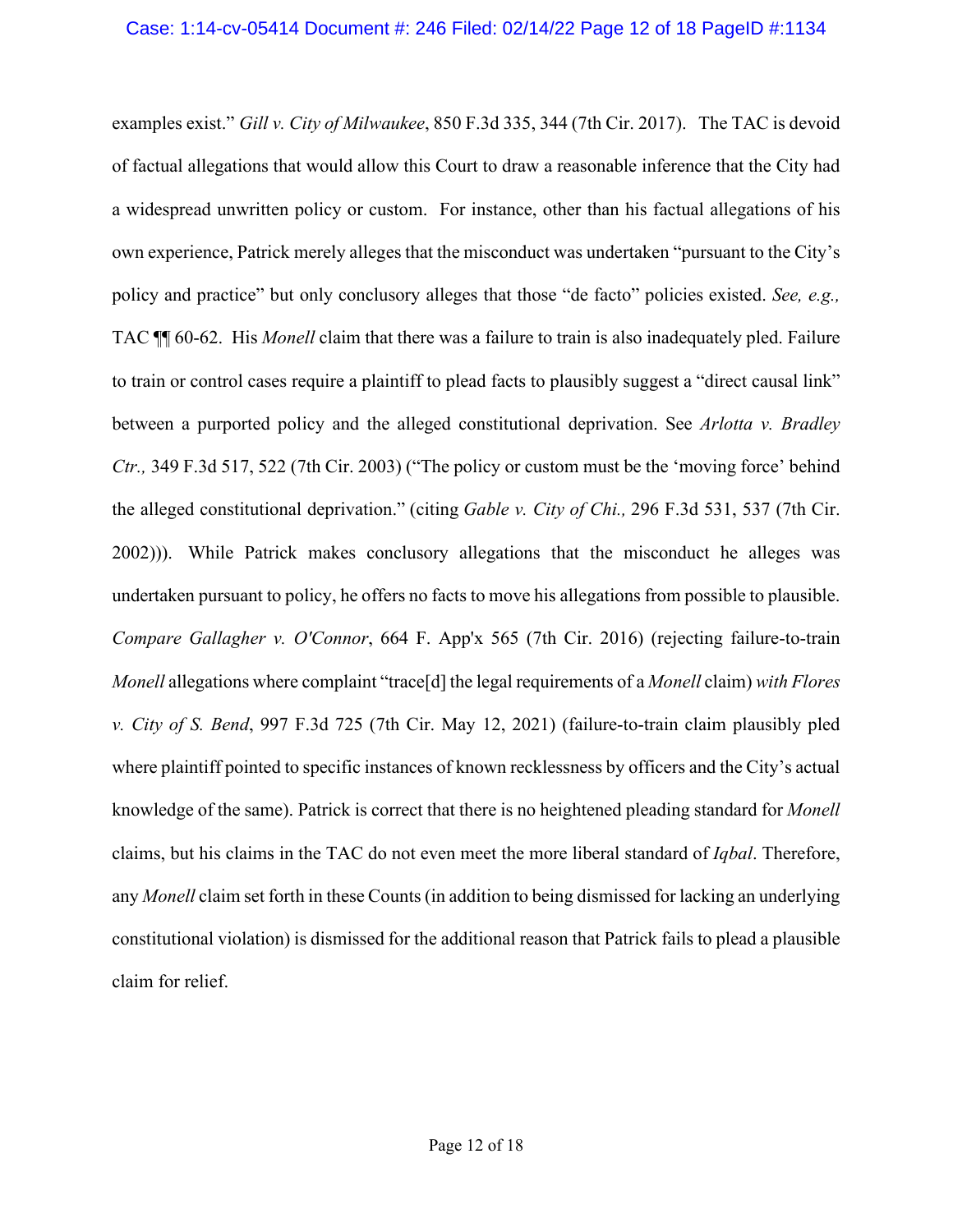## **V. Count VII: Illinois Malicious Prosecution**

Plaintiff also repleads his claim for malicious prosecution under Illinois law. To state a malicious prosecution claim, a plaintiff must show "(1) the commencement or continuation of an original criminal or civil proceeding by the defendants; (2) termination of the proceeding in his favor; (3) the absence of probable cause; (4) the presence of malice on the defendants' part; and (5) damages." *Swearnigen–El v. Cook County Sheriff's Dept.,* 602 F.3d 852, 863 (7th Cir. 2010). It is well established that the existence of probable cause forms a complete defense to a malicious prosecution claim. *Logan v. [Caterpillar,](https://1.next.westlaw.com/Link/Document/FullText?findType=Y&serNum=2001304302&pubNum=0000506&originatingDoc=I4f966129e50511e490d4edf60ce7d742&refType=RP&fi=co_pp_sp_506_926&originationContext=document&transitionType=DocumentItem&ppcid=794cacd24d324bcbb65eb5443dded2e2&contextData=(sc.Default)#co_pp_sp_506_926)* 246 F.3d 912, 926 (7th Cir. 2001). Further, "[u]nder Illinois law, a grand jury indictment is *prima facie* evidence of probable cause." *[Swearnigen–](https://1.next.westlaw.com/Link/Document/FullText?findType=Y&serNum=2021810275&pubNum=0000506&originatingDoc=I4f966129e50511e490d4edf60ce7d742&refType=RP&fi=co_pp_sp_506_863&originationContext=document&transitionType=DocumentItem&ppcid=794cacd24d324bcbb65eb5443dded2e2&contextData=(sc.Default)#co_pp_sp_506_863) El,* 602 [F.3d](https://1.next.westlaw.com/Link/Document/FullText?findType=Y&serNum=2021810275&pubNum=0000506&originatingDoc=I4f966129e50511e490d4edf60ce7d742&refType=RP&fi=co_pp_sp_506_863&originationContext=document&transitionType=DocumentItem&ppcid=794cacd24d324bcbb65eb5443dded2e2&contextData=(sc.Default)#co_pp_sp_506_863) at 863.

Illinois law "requires that the plaintiff prove that the underlying criminal proceedings terminated in a manner indicative of the innocence of the accused, a higher standard than Heck's favorable termination accrual rule." *Savory v. Cannon*, 947 F.3d 409, 430 (7th Cir. 2020) (citing *Swick v. Liautaud*, 662 N.E.2d 1238, 1242 (1996) ("[A] malicious prosecution action cannot be predicated on underlying criminal proceedings which were terminated in a manner not indicative of the innocence of the accused.")) Plaintiff argues that his malicious prosecution claim evades *Heck* because it is premised only on conduct related to charges other than the charge for which he pled guilty. The Court is not so persuaded.

Plaintiff insists that the plea colloquy in his underlying criminal case should not be considered at this stage, and that Defendants' argument that Plaintiff pled guilty in exchange for a finding of *nolle prosequi* on other charges cannot be assumed true at this stage. Plaintiff himself, however, has put facts into the TAC and his briefing that support a connection between his guilty plea and the other charges. Plaintiff alleges that he was "detained for over five years trying to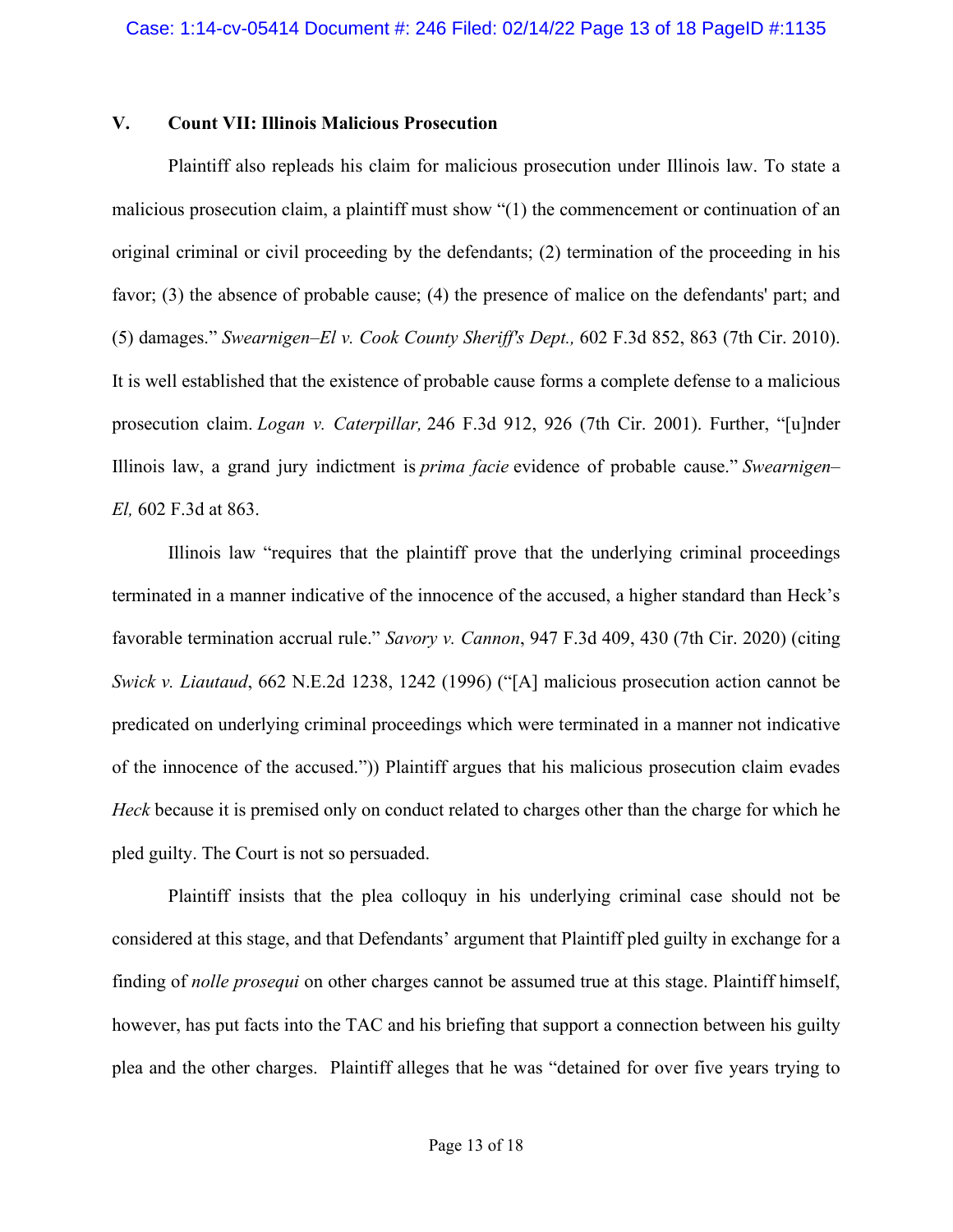#### Case: 1:14-cv-05414 Document #: 246 Filed: 02/14/22 Page 14 of 18 PageID #:1136

expedite a trial" (TAC ¶43); that "on the eve of trial, Plaintiff was presented with a plea deal in which he could plead guilty to one count of aggravated discharge of a weapon *and walk away with no more jail time*" (TAC ¶48) (emphasis added), and Plaintiff "felt he had no other choice but to accept a plea deal in which he could guarantee no more jail time" (TAC ¶50). In his response to this Motion, Plaintiff states that "he absolutely does not attack the validity of his conviction for unlawful discharge of a weapon, and that he complains *of the continued detention* and due process violations that resulted from Defendant Officers pursuing other charges for which there was no probable cause, namely multiple counts of attempted murder." (Resp. at 14) (emphasis added). Therefore, on the face of the complaint and in representations in his briefing, Plaintiff does implicate *Heck* by challenging the detention period considered time served for the unlawful discharge of a weapon. Plaintiff's claim for malicious prosecution has thus not yet accrued and is dismissed without prejudice.

To be clear, even if Plaintiff were correct and *Heck* were not implicated by his own pleadings and statements to the Court, his malicious prosecution claim would still fail as it is barred by the statute of limitations. The Court takes judicial notice that the charges against Patrick were nolle prosequi on October 31, 2018. *[Henson v. CSC Credit Services,](https://1.next.westlaw.com/Link/Document/FullText?findType=Y&serNum=1994148302&pubNum=0000506&originatingDoc=Iaa5fcaf553de11d997e0acd5cbb90d3f&refType=RP&fi=co_pp_sp_506_284&originationContext=document&transitionType=DocumentItem&ppcid=dbe063513a2f4765a46048363bdad0fd&contextData=(sc.Search)#co_pp_sp_506_284)* 29 F.3d 280, 284 (7th [Cir.1994\)](https://1.next.westlaw.com/Link/Document/FullText?findType=Y&serNum=1994148302&pubNum=0000506&originatingDoc=Iaa5fcaf553de11d997e0acd5cbb90d3f&refType=RP&fi=co_pp_sp_506_284&originationContext=document&transitionType=DocumentItem&ppcid=dbe063513a2f4765a46048363bdad0fd&contextData=(sc.Search)#co_pp_sp_506_284) (A court may take judicial notice of matters of public record.) Patrick then had one year to bring his Illinois state law claim of malicious prosecution – that is, until October 31, 2019. [745](https://1.next.westlaw.com/Link/Document/FullText?findType=L&pubNum=1000008&cite=ILSTC745S10%2f8-101&originatingDoc=I550d7be353ea11d9a99c85a9e6023ffa&refType=LQ&originationContext=document&transitionType=DocumentItem&ppcid=5f48f7d0e2454d25b408a9f812a4d896&contextData=(sc.Folder*cid.887212d408dc445b93289740c3d92b17*oc.Search)) ILCS [10/8–101.](https://1.next.westlaw.com/Link/Document/FullText?findType=L&pubNum=1000008&cite=ILSTC745S10%2f8-101&originatingDoc=I550d7be353ea11d9a99c85a9e6023ffa&refType=LQ&originationContext=document&transitionType=DocumentItem&ppcid=5f48f7d0e2454d25b408a9f812a4d896&contextData=(sc.Folder*cid.887212d408dc445b93289740c3d92b17*oc.Search)) His claim for malicious prosecution was pled for the first time in his Second Amended Complaint in March 2020, many months late. (Dkt. 120).

Plaintiff's argument that his late-filed malicious prosecution claim brought under state law relates back to his timely Section 1983 claims is also unavailing. Rule  $15(c)(1)(B)$  permits relation back when "the amendment asserts a claim or defense that arose out of the conduct, transaction,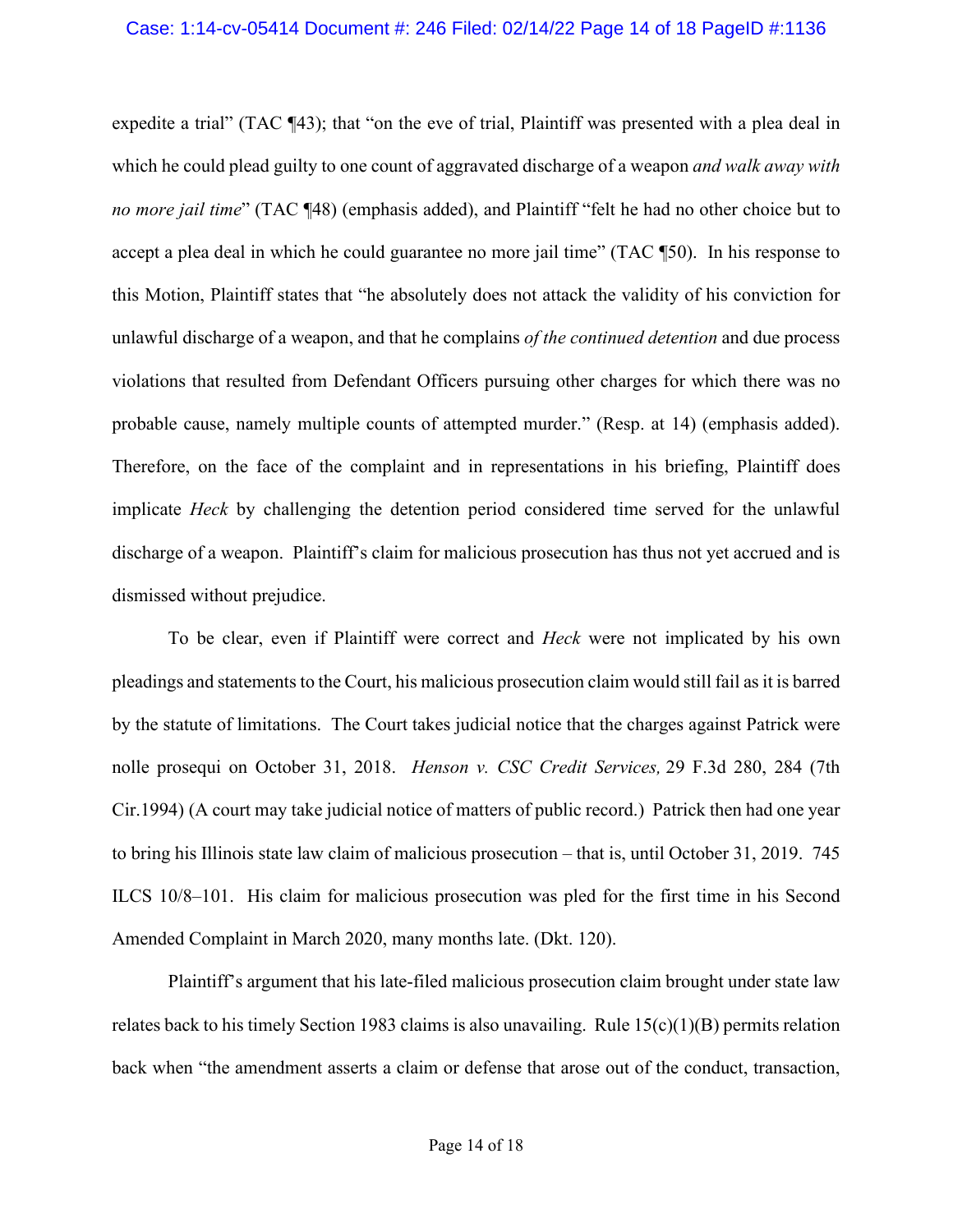#### Case: 1:14-cv-05414 Document #: 246 Filed: 02/14/22 Page 15 of 18 PageID #:1137

or occurrence set out—or attempted to be set out—in the original pleading[.]" Fed. R. Civ. P.  $15(c)(1)(B)$ . Rule  $15(c)(1)(A)$  permits an amendment to relate back to the date of the original pleading when "the law that provides the applicable statute of limitations allows relation back[.]" Fed. R. Civ. P.  $15(c)(1)(A)$ . "Under Illinois law, relation back is allowed only when two requirements are met: (1) the original complaint was timely filed, and (2) the amended complaint grew out of the same transaction or occurrence set forth in the original pleading." *Henderson v. Bolanda*, 253 F.3d 928, 932–33 (7th Cir. 2001) (citing 735 ILCS 5/2-616(b) and *Digby v. Chicago Park Dist.*, 608 N.E.2d 116, 118 (Ill. 1992)).

Under either Rule, Plaintiff's claim fails. The original Complaint (Dkt.1) describes the facts underpinning Plaintiff's unlawful search and seizure claim and claim for his warrantless arrest. *Id.* at 20-21. A malicious prosecution claim includes entirely new allegations—that Defendants continued to fabricate evidence, bring unwarranted and unsupported charges, and make false statements. (TAC ¶¶ 79-80). These types of allegations are wholly absent from the original Complaint and First Amended Complaint. (Dkt. 1, Dkt. 15).

Count VII is barred by *Heck* and dismissed without prejudice.

# **VI. Count VIII, IX, X: Illinois Conspiracy, Superior Liability, Intentional Infliction of Emotional Distress**

Counts VIII, IX and X are state law claims first pled by Patrick in the Second Amended Complaint filed March 6, 2020. Dkt. 120. These counts were previously dismissed without prejudice. Dkt. 184 at 18-20 (finding IIED claim barred by *Heck* and Illinois conspiracy and superior liability claims derivative of dismissed claims). Plaintiff, as above, argues that his claims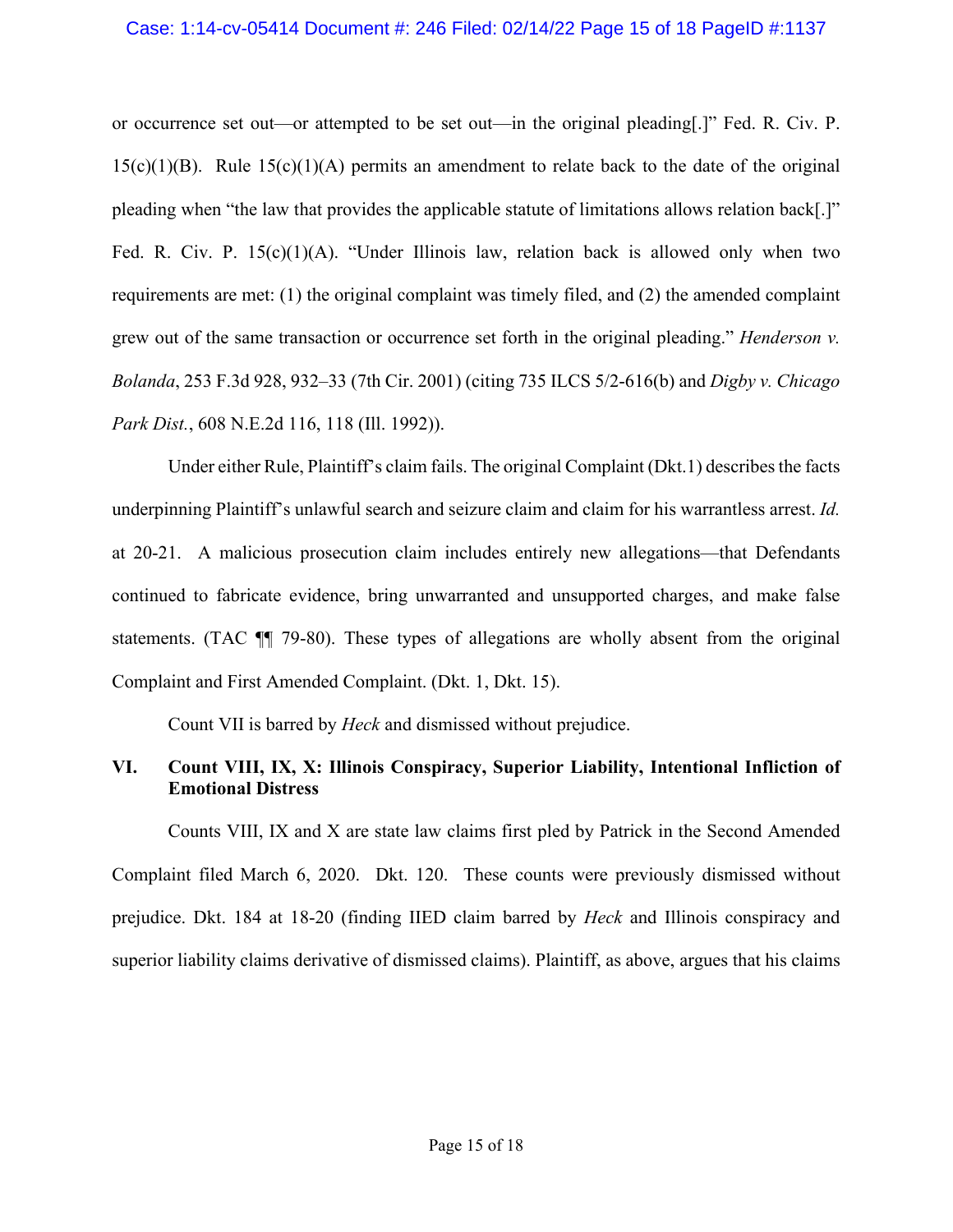#### Case: 1:14-cv-05414 Document #: 246 Filed: 02/14/22 Page 16 of 18 PageID #:1138

are not related to his conviction and so *Heck* does not apply. As discussed above, Plaintiff's claims of constitutional violations are barred by *Heck*. Therefore, these derivative claims are dismissed.

Even if *Heck* did not bar these claims, a one-year period applies to state-law claims that are joined with a § [1983](https://1.next.westlaw.com/Link/Document/FullText?findType=L&pubNum=1000546&cite=42USCAS1983&originatingDoc=Ibb93e1958b9111d99dcc8cc3e68b51e9&refType=LQ&originationContext=document&transitionType=DocumentItem&ppcid=368f5c3f69d845ceb390e80d284af432&contextData=(sc.Search)) claim. *See Williams v. Lampe*, 399 F.3d 867, 870 (7th Cir. 2005). Defendants argue that Counts VII (Illinois conspiracy), IX (Illinois superior liability) and X (Illinois Intentional Infliction of Emotion Distress) – pled for the first time in Patrick's Second Amended Complaint on March 6, 2020, and subsequently dismissed– should each be dismissed as time barred.

Statute of limitations is an affirmative defense that plaintiffs "need not anticipate" in their complaints, a plaintiff may still plead himself out of court by alleging facts sufficient to establish a statute-of-limitations defense. *Richards v. Mitcheff*, 696 F.3d 635, 637–38 (7th Cir. 2012); *see also Cancer Found., Inc. v. Cerberus Capital Mgmt., LP*, 559 F.3d 671, 675 (7th Cir. 2009) (dismissing where it was "clear from the face of the amended complaint that it [was] hopelessly time-barred"). Plaintiff argues that because the TAC does not plead facts that prove the claims are time barred, it cannot be decided on a motion to dismiss.

The Seventh Circuit has recognized that a claim of intentional infliction of emotional distress in the course of arrest and prosecution accrues, for limitations purposes under Illinois law, on the date of the arrest. *Bridewell v. Eberle*, 730 F.3d 672, 678 (7th Cir. 2013). Plaintiff pleads in the TAC that he was arrested on June 15, 2013. (TAC at  $\P$  10). Therefore, to file a timely claim for intentional infliction of emotional distress under Illinois law, Plaintiff needed to file by June 15, 2014. But as of June 15, 2014, Plaintiff had not even filed his original complaint (and these claims were brought for the first time in 2020). *Bridewell* rejected Plaintiff's argument: "the idea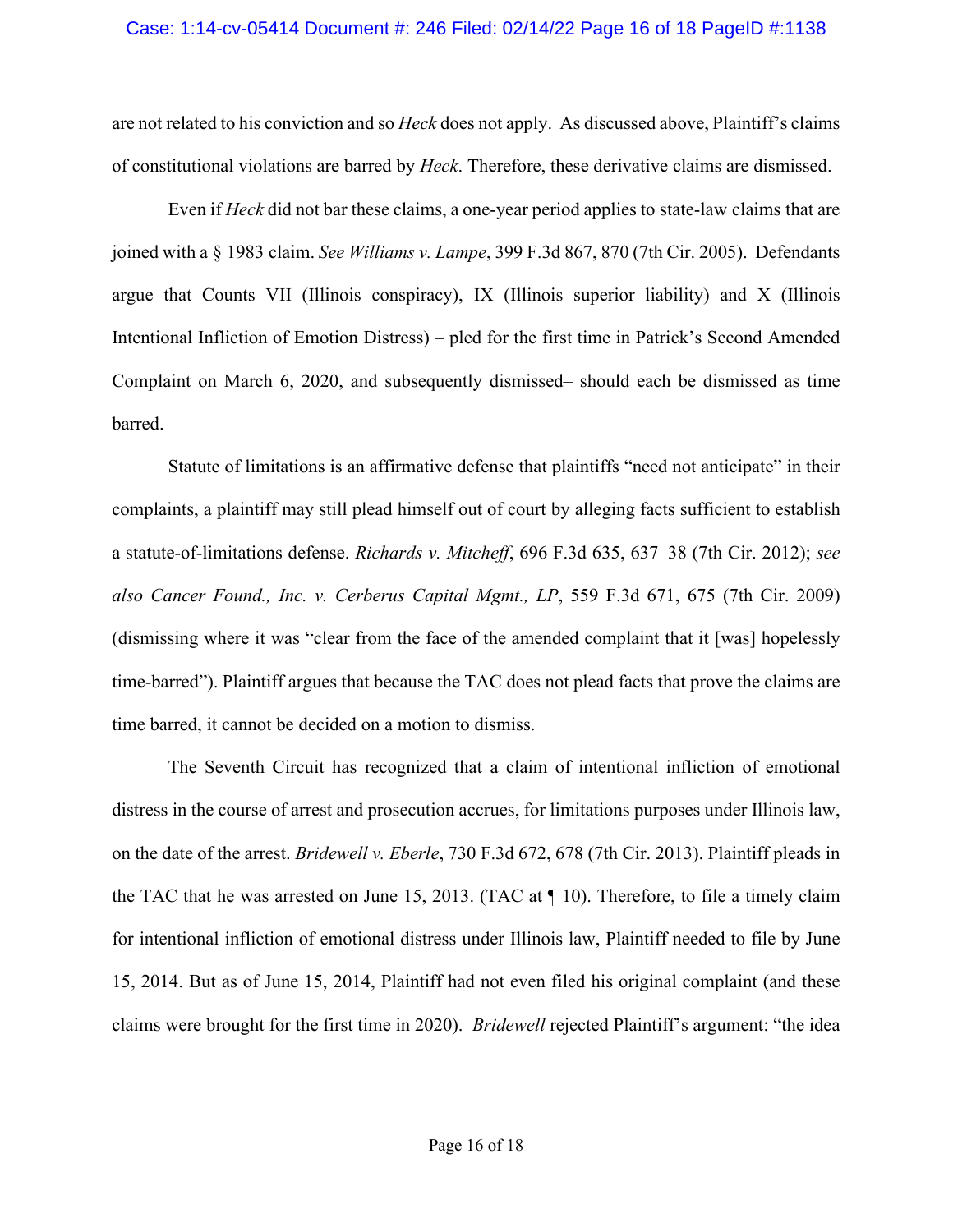#### Case: 1:14-cv-05414 Document #: 246 Filed: 02/14/22 Page 17 of 18 PageID #:1139

that failing to reverse the ongoing effects of a tort restarts the period of limitations has no support in Illinois law—or in federal law, either." *Bridewell*, 730 F.3d at 678. Count X is dismissed.

Even under Plaintiff's interpretation of the law that permits accrual of his state law claims at the time his detention ceased (contrary to *Bridewell*), this argument does not save his claims for two reasons. First, his detention ceased as a direct result of his guilty plea. Under this line of reasoning, the *Heck* doctrine comes into play and Plaintiff's claim has not yet accrued, because his conviction has not been overturned. Second, Patrick pled guilty to one count of aggravated discharge of a weapon on October 31, 2018. (Dkt. 88 at 1; Dkt. 120 ¶ 51; Dkt. 184 at 14). Therefore, his state law claims accrued on October 31, 2019. The state law claims were not added into the Second Amended Complaint until March 6, 2020—missing the one-year period to bring those claims by more than four months. For the same reasons given for dismissal of Plaintiff's malicious prosecution claim brought under Illinois law, these claims do not relate back to Plaintiff's timely filed § 1983 claims under either Rule  $15(c)(1)(A)$  or Rule  $(c)(1)(B)$  because they do not bear a sufficiently close relationship to the allegations in either the Complaint or First Amended Complaint.

Counts VIII, IX, and X are dismissed.

#### **VII. Count XI: Illinois Indemnification**

Patrick asserts a state law indemnification claim seeking payment from the City for judgment against its employees pursuant to 735 ILCS 10/9-102. *See generally* TAC at ¶¶ 96-98. Patrick has failed to state a claim on any of his substantive causes of action, *see infra*, and thus his derivative cause of action for indemnification under Illinois law cannot proceed. *See Patrick v.*